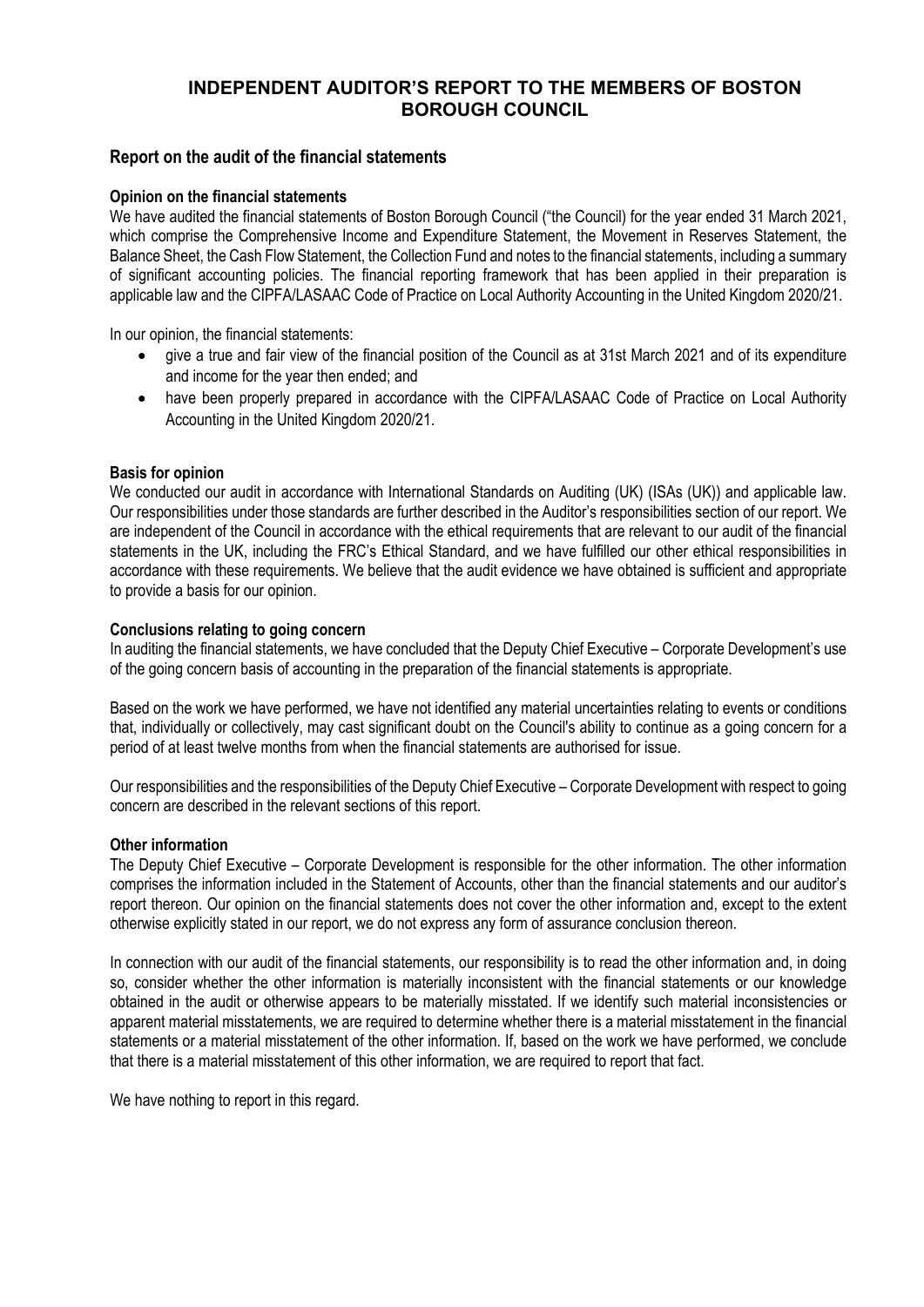### **Responsibilities of the Deputy Chief Executive – Corporate Development for the financial statements**

As explained more fully in the Statement of the Deputy Chief Executive – Corporate Development's Responsibilities, the Deputy Chief Executive – Corporate Development is responsible for the preparation of the Statement of Accounts, which includes the financial statements, in accordance with proper practices as set out in the CIPFA/LASAAC Code of Practice on Local Authority Accounting in the United Kingdom 2020/21, and for being satisfied that they give a true and fair view. The Deputy Chief Executive – Corporate Development is also responsible for such internal control as the Deputy Chief Executive – Corporate Development determines is necessary to enable the preparation of financial statements that are free from material misstatement, whether due to fraud or error.

The Deputy Chief Executive – Corporate Development is required to comply with the CIPFA/LASAAC Code of Practice on Local Authority Accounting in the United Kingdom 2020/21 and prepare the financial statements on a going concern basis on the assumption that the functions of the Council will continue in operational existence for the foreseeable future. The Deputy Chief Executive – Corporate Development is responsible for assessing each year whether or not it is appropriate for the Council to prepare its accounts on the going concern basis and disclosing, as applicable, matters related to going concern.

### **Auditor's responsibilities for the audit of the financial statements**

Our objectives are to obtain reasonable assurance about whether the financial statements as a whole are free from material misstatement, whether due to fraud or error, and to issue an auditor's report that includes our opinion. Reasonable assurance is a high level of assurance, but is not a guarantee that an audit conducted in accordance with ISAs (UK) will always detect a material misstatement when it exists. Misstatements can arise from fraud or error and are considered material if, individually or in the aggregate, they could reasonably be expected to influence the economic decisions of users taken on the basis of these financial statements.

Irregularities, including fraud, are instances of non-compliance with laws and regulations. We design procedures in line with our responsibilities, outlined above, to detect material misstatements in respect of irregularities, including fraud. Based on our understanding of the Council we identified that the principal risks of non-compliance with laws and regulations related to the Local Government Act 2003 (and associated regulations made under section 21), the Local Audit and Accountability Act 2014 (and associated regulations made under section 32) and the Local Government Finance Act 1988 (as amended) and we considered the extent to which non-compliance might have a material effect on the financial statements.

We evaluated the Deputy Chief Executive – Corporate Development's incentives and opportunities for fraudulent manipulation of the financial statements (including the risk of override of controls) and determined that the principal risks were related to posting manual journal entries to manipulate financial performance, management bias through judgements and assumptions in significant accounting estimates and significant one-off or unusual transactions.

Our audit procedures were designed to respond to those identified risks, including non-compliance with laws and regulations (irregularities) and fraud that are material to the financial statements. Our audit procedures included but were not limited to:

- discussing with management and the Audit and Governance Committee the policies and procedures regarding compliance with laws and regulations;
- communicating identified laws and regulations throughout our engagement team and remaining alert to any indications of non-compliance throughout our audit; and
- considering the risk of acts by the Council which were contrary to applicable laws and regulations, including fraud.

Our audit procedures in relation to fraud included but were not limited to:

- making enquiries of management and the Audit and Governance Committee on whether they had knowledge of any actual, suspected or alleged fraud;
- gaining an understanding of the internal controls established to mitigate risks related to fraud;
- discussing amongst the engagement team the risks of fraud; and
- addressing the risks of fraud through management override of controls by performing journal entry testing.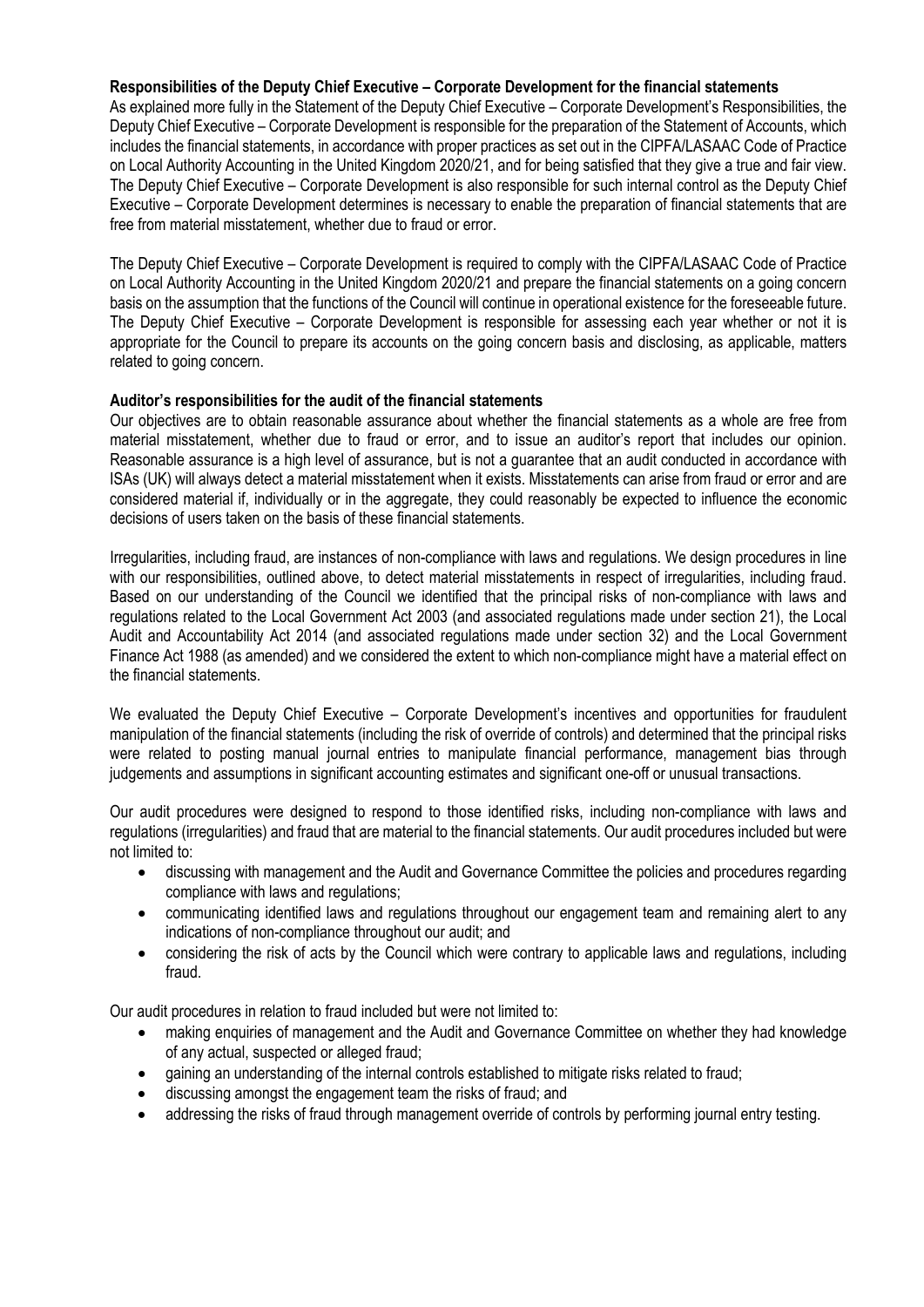There are inherent limitations in the audit procedures described above and the primary responsibility for the prevention and detection of irregularities including fraud rests with management and the Audit and Governance Committee. As with any audit, there remained a risk of non-detection of irregularities, as these may involve collusion, forgery, intentional omissions, misrepresentations or the override of internal controls.

We are also required to conclude on whether the Deputy Chief Executive – Corporate Development's use of the going concern basis of accounting in the preparation of the financial statements is appropriate. We performed our work in accordance with Practice Note 10: Audit of financial statement and regularity of public sector bodies in the United Kingdom, and Supplementary Guidance Note 01, issued by the National Audit Office in April 2021.

A further description of our responsibilities for the audit of the financial statements is located on the Financial Reporting Council's website at [www.frc.org.uk/auditorsresponsibilities.](http://www.frc.org.uk/auditorsresponsibilities) This description forms part of our auditor's report.

# **Report on the Council's arrangements for securing economy, efficiency and effectiveness in its use of resources**

### **Matter**s **on which we are required to report by exception**

We are required to report to you if, in our view we are not satisfied that the Council has made proper arrangements for securing economy, efficiency and effectiveness in its use of resources for the year ended 31 March 2021.

We have nothing to report in this respect.

#### **Responsibilities of the Council**

The Council is responsible for putting in place proper arrangements to secure economy, efficiency and effectiveness in its use of resources, to ensure proper stewardship and governance, and to review regularly the adequacy and effectiveness of these arrangements.

### **Auditor's responsibilities for the review of arrangements for securing economy, efficiency and effectiveness in the use of resources**

We are required under section 20(1)(c) of the Local Audit and Accountability Act 2014 to satisfy ourselves that the Council has made proper arrangements for securing economy, efficiency and effectiveness in its use of resources. We are not required to consider, nor have we considered, whether all aspects of the Council's arrangements for securing economy, efficiency and effectiveness in its use of resources are operating effectively.

We have undertaken our work in accordance with the Code of Audit Practice, having regard to the guidance issued by the Comptroller and Auditor General in April 2021.

### **Matters on which we are required to report by exception under the Code of Audit Practice**

We are required by the Code of Audit Practice to report to you if:

- we issue a report in the public interest under section 24 of the Local Audit and Accountability Act 2014;
- we make a recommendation under section 24 of the Local Audit and Accountability Act 2014; or
- we exercise any other special powers of the auditor under sections 28, 29 or 31 of the Local Audit and Accountability Act 2014.

We have nothing to report in these respects.

#### **Use of the audit report**

This report is made solely to the members of Boston Borough Council, as a body, in accordance with part 5 of the Local Audit and Accountability Act 2014 and as set out in paragraph 44 of the Statement of Responsibilities of Auditors and Audited Bodies published by Public Sector Audit Appointments Limited. Our audit work has been undertaken so that we might state to the members of the Council those matters we are required to state to them in an auditor's report and for no other purpose. To the fullest extent permitted by law, we do not accept or assume responsibility to anyone other than the members of the Council, as a body, for our audit work, for this report, or for the opinions we have formed.